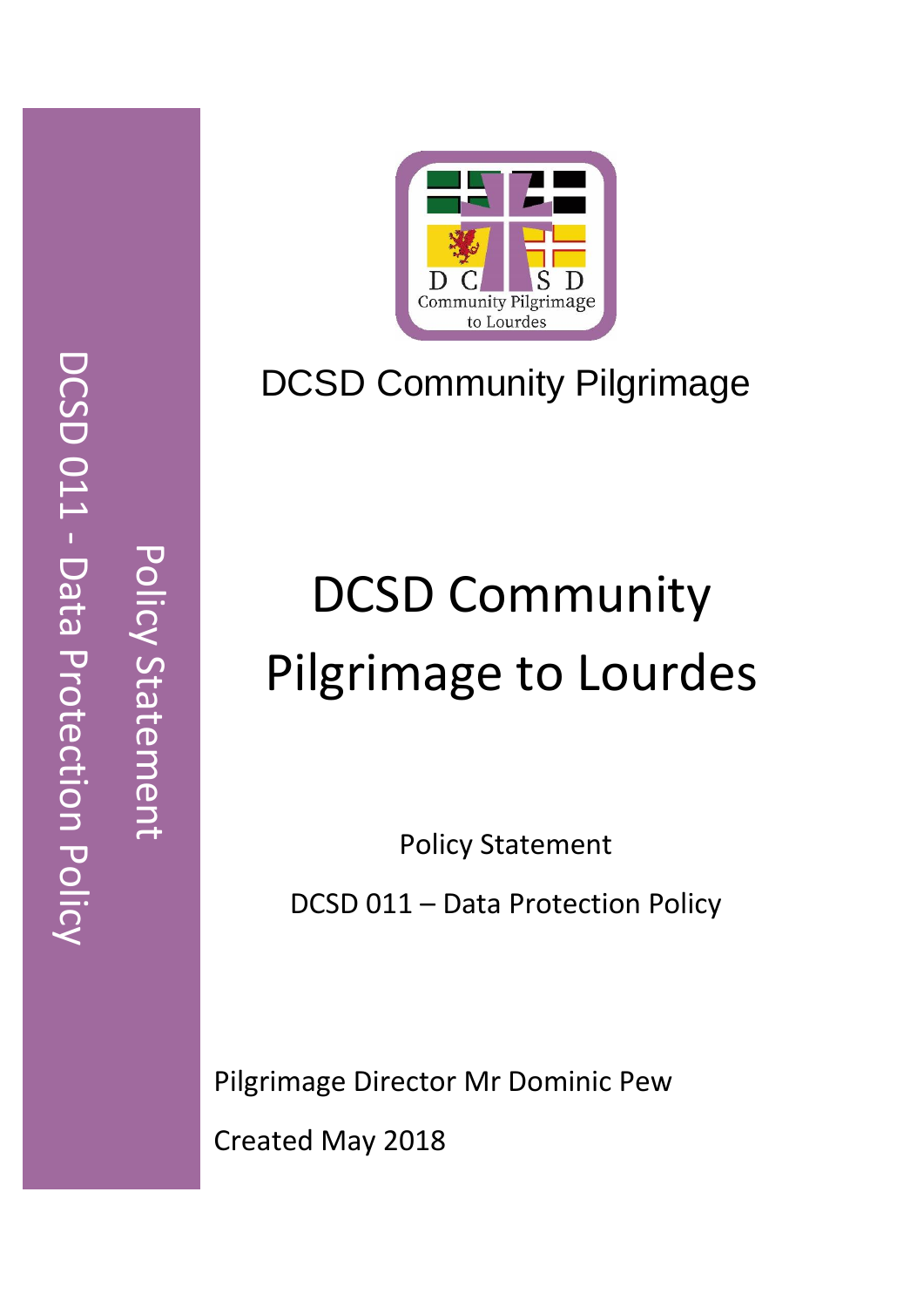

| <b>Information Reader</b>          |                                                                                                                                                                     |  |
|------------------------------------|---------------------------------------------------------------------------------------------------------------------------------------------------------------------|--|
| <b>Document Purpose</b>            | Information & Guidance                                                                                                                                              |  |
| Document Name                      | <b>Data Protection Policy</b>                                                                                                                                       |  |
| <b>First Publication Date</b>      | 5 <sup>th</sup> May 2018                                                                                                                                            |  |
| <b>Target Audience</b>             | Anyone who shares information with the DCSD                                                                                                                         |  |
| <b>Additional Circulation List</b> | Not Applicable                                                                                                                                                      |  |
| Description                        | This policy describes how personal data is<br>collected, handled and stored to meet the<br>organisations data protection standards – and<br>to comply with the law. |  |
| <b>Cross Reference</b>             | <b>DCSD012 - Privacy Policy</b><br><b>DCSD013 - Social Media Policy</b><br><b>DCSD014 - Website Terms and Conditions</b><br><b>DCSD015 - Cookie Policy</b>          |  |
| Superseded document                | Not Applicable                                                                                                                                                      |  |
| Author                             | Dominic Pew                                                                                                                                                         |  |

#### **Document Status**

This is a controlled document. Whilst this document may be printed, the electronic version posted on the intranet is the controlled copy.

Any printed copies of this document are not controlled. As a controlled document, this document should not be saved onto local or network drives but should always be accessed from the intranet.

All DCSD Community Pilgrimage policies and procedures can be found on out downloads page of our websit[e https://www.dcsdcommunitypilgrimage.org/policies-and-procedures](https://www.dcsdcommunitypilgrimage.org/policies-and-procedures)

| Document Number: DCSD011       | Issue Date: 5 <sup>th</sup> May 2018 | Version Number: 1.0 |
|--------------------------------|--------------------------------------|---------------------|
| <b>Status: Live Controlled</b> | Next review date: $4th$ May          |                     |
| Document                       | 2019                                 |                     |
|                                |                                      |                     |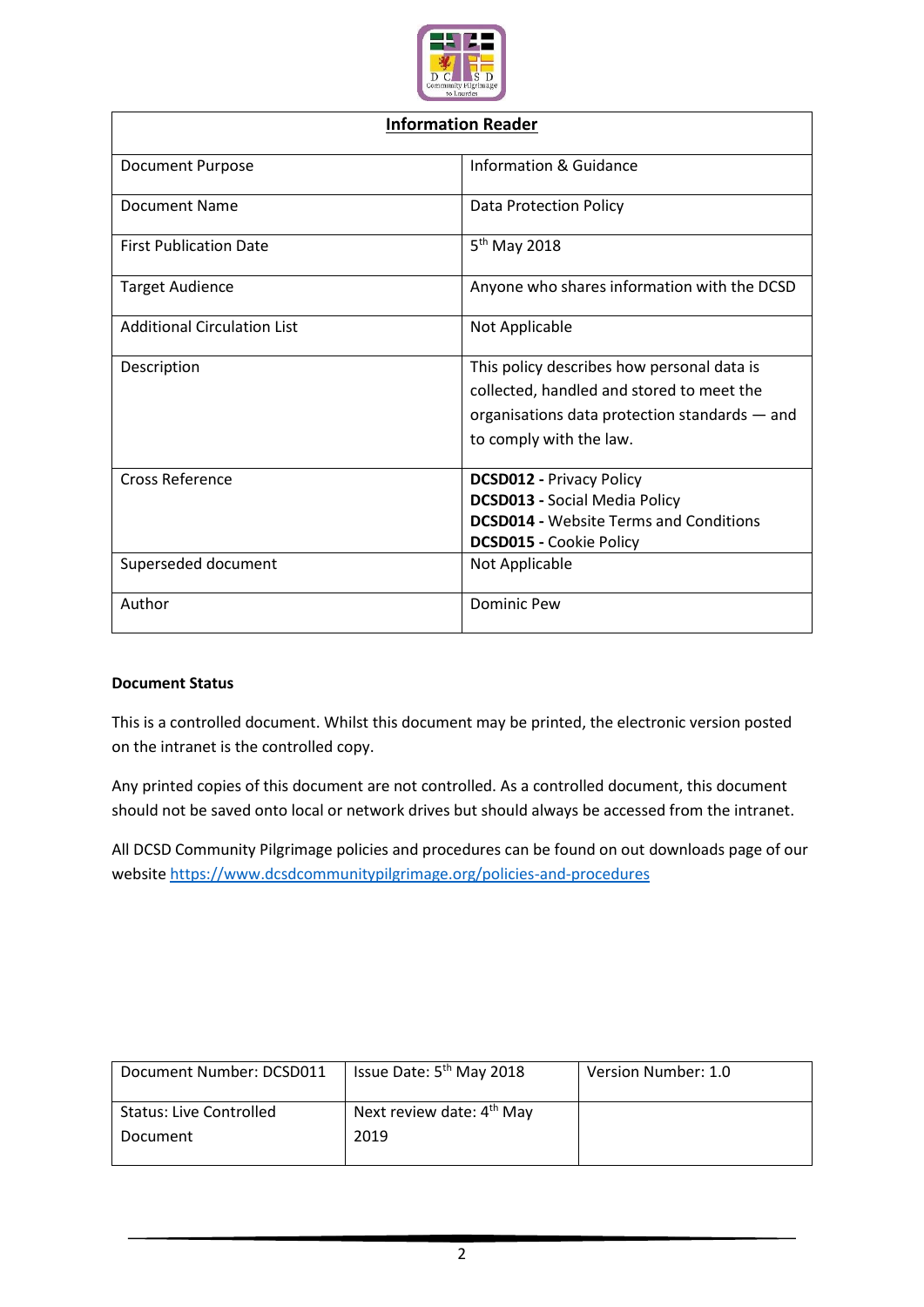

#### **Introduction**

The DCSD Community Pilgrimage needs to gather and use certain information about individuals. These can include customers, suppliers, business contacts, volunteers and other people the organisation has a relationship with or may need to contact.

This policy describes how this personal data must be collected, handled and stored to meet the organisations data protection standards — and to comply with the law.

#### **Why this policy exists**

This data protection policy ensures The DCSD Community Pilgrimage:

- Complies with data protection law and follow good practice
- Protects the rights of trustees, volunteers and pilgrims
- Is open about how it stores and processes individuals' data
- Protects itself from the risks of a data breach

#### **Data protection law**

The Data Protection Act 1998 describes how organisations — including The DCSD Community Pilgrimage— must collect, handle and store personal information.

These rules apply regardless of whether data is stored electronically, on paper or on other materials.

To comply with the law, personal information must be collected and used fairly, stored safely and not disclosed unlawfully.

The Data Protection Act is underpinned by eight important principles. These say that personal data must:

- Be processed fairly and lawfully
- Be obtained only for specific, lawful purposes
- Be adequate, relevant and not excessive
- Be accurate and kept up to date
- Not be held for any longer than necessary
- Processed in accordance with the rights of data subjects
- Be protected in appropriate ways
- Not be transferred outside the European Economic Area (EEA), unless that country or territory also ensures an adequate level of protection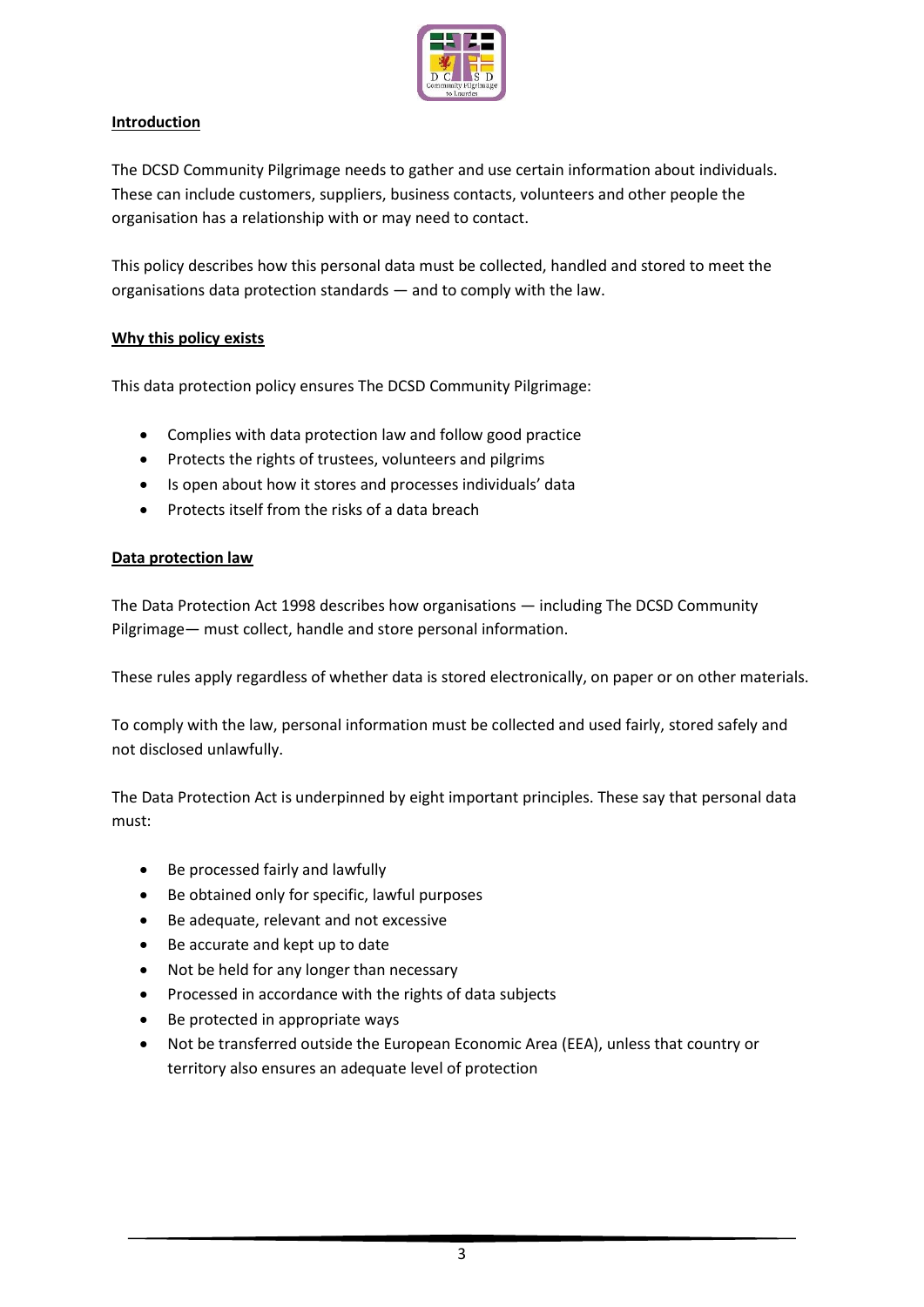

#### **Policy scope**

This policy applies to:

- The head office of The DCSD Community Pilgrimage
- All trustees and volunteers of The DCSD Community Pilgrimage
- All contractors, suppliers and other people working on behalf of The DCSD Community Pilgrimage

It applies to all data that the company holds relating to identifiable individuals, even if that information technically falls outside of the Data Protection Act 1998. This can include:

- Names of individuals
- Postal addresses
- Email addresses
- Telephone numbers
- Medical information
- Any other information relating to individuals

#### **Data protection risks**

This policy helps to protect The DCSD Community Pilgrimage from some very real data security risks, including:

- Breaches of confidentiality.
	- o For instance, information being given out inappropriately.
- Failing to offer choice.
	- o For instance, all individuals should be free to choose how the organisation uses data relating to them.
- Reputational damage.
	- $\circ$  For instance, the organisation could suffer if hackers successfully gained access to sensitive data.

# **Responsibilities**

All members of the DCSD Community Pilgrimage have some responsibility for ensuring data is collected, stored and handled appropriately.

Anyone who handles personal data must ensure that it is handled and processed in line with this policy and data protection principles.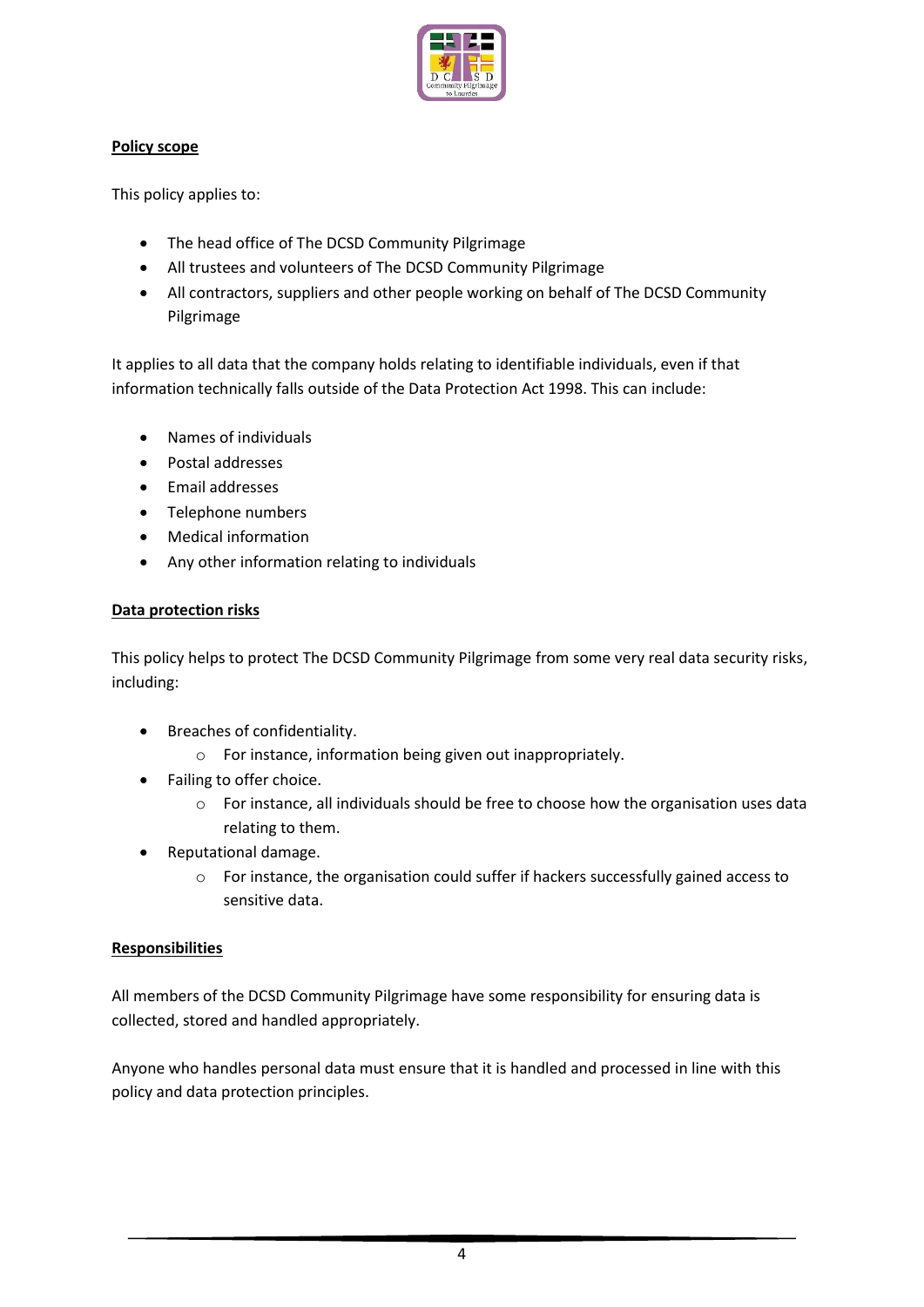

The pilgrimage director is ultimately responsible for ensuring that The DCSD Community Pilgrimage meets its legal obligations which include:

- Keeping the trustees updated about data protection responsibilities, risks and issues.
- Reviewing all data protection procedures and related policies, in line with an agreed schedule.
- Arranging data protection training and advice for the people covered by this policy.
- Handling data protection questions from trustees, volunteers and anyone else covered by this policy.
- Dealing with requests from individuals to see the data The DCSD Community Pilgrimage holds about them (also called 'subject access requests').
- Checking and approving any contracts or agreements with third parties that may handle the company's sensitive data.
- Ensuring all systems, services and equipment used for storing data meet acceptable security standards.
- Performing regular checks and scans to ensure security hardware and software is functioning properly.
- Evaluating any third-party services the organisation is considering using to store or process data. For instance, cloud computing services.
- Approving any data protection statements attached to communications such as emails and letters.
- Addressing any data protection queries from journalists or media outlets like newspapers.
- To ensure marketing initiatives abide by data protection principles.

# **General guidelines**

- The only people able to access data covered by this policy should be those who are authorised by the trustees and the person the information relates to.
- Data should not be shared informally. When access to confidential information is required, volunteers or organisations can request it from the pilgrimage director.
- The DCSD Community Pilgrimage will provide training to trustees and volunteers to help them understand their responsibilities when handling data.
- Trustees and volunteers should keep all data secure, by taking sensible precautions and following the guidelines below.
	- o In particular, strong passwords must be used and they should never be shared.
	- o Personal data should not be disclosed to unauthorised people, either within the organisation or externally.
	- $\circ$  Data should be regularly reviewed and updated if it is found to be out of date. If no longer required, it should be deleted and disposed of.
	- $\circ$  Trustees or volunteers should request help from the pilgrimage director if they are unsure about any aspect of data protection.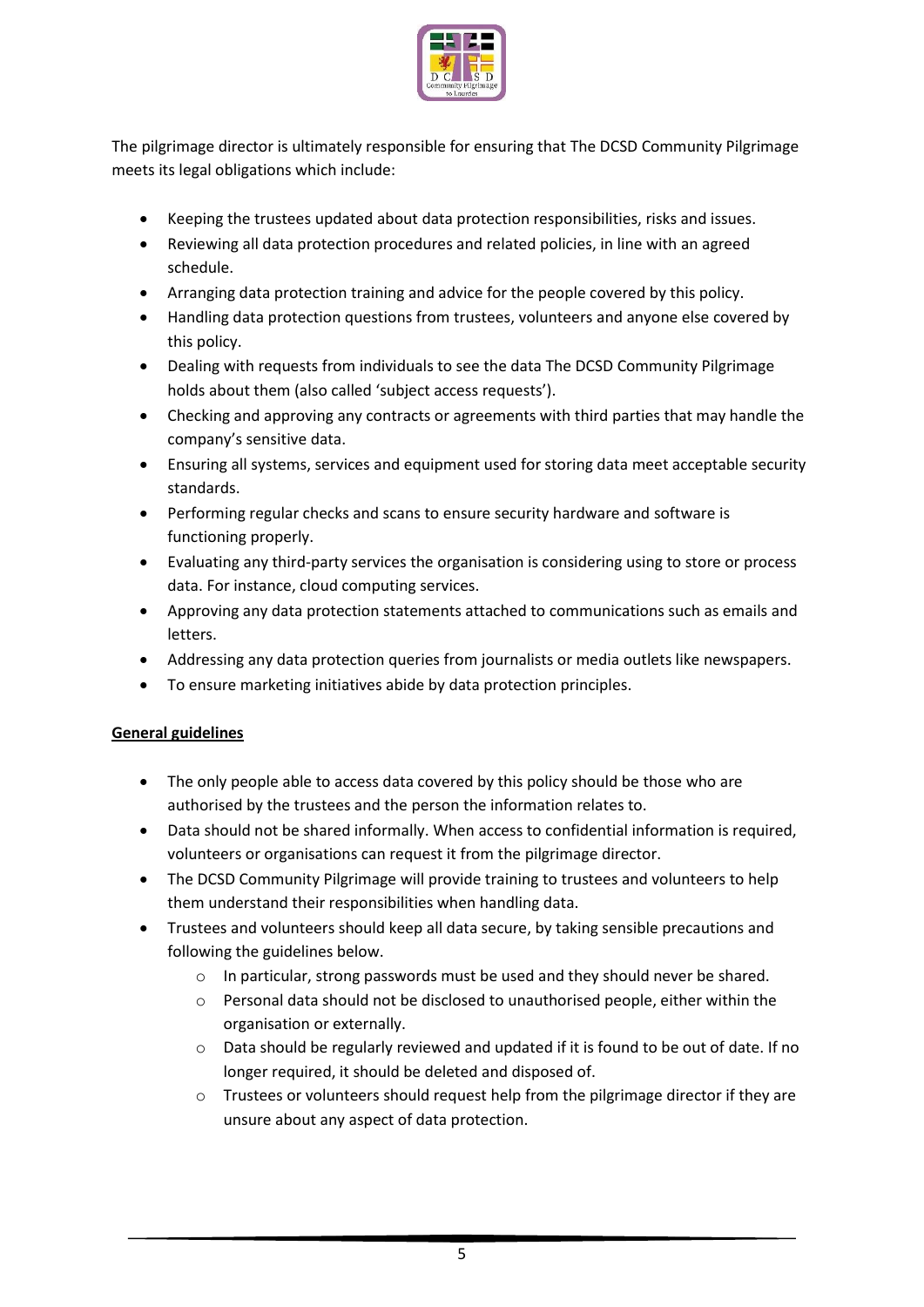

# **Data storage**

These rules describe how and where data should be safely stored. Questions about storing data safely can be directed to the pilgrimage director.

When data is stored on paper, it should be kept in a secure place where unauthorised people cannot see it.

These guidelines also apply to data that is usually stored electronically but has been printed out for some reason:

- When not required, the paper or files should be kept in a locked drawer or filing cabinet.
- Trustees and volunteers should make sure paper and printouts are not left where unauthorised people could see them.
- Data printouts should be shredded and disposed of securely when no longer required.
- When data is stored electronically, it must be protected from unauthorised access, accidental deletion and malicious hacking attempts:
- Data should be protected by strong passwords that are changed regularly and never shared.
- If data is stored on removable media (like a CD or DVD), these should be kept locked away securely when not being used.
- Data should only be stored on designated drives and servers, and should only be uploaded to an approved cloud computing services.
- Servers containing personal data should be sited in a secure location, away from general office space.
- Data should be backed up frequently. Those backups should be tested regularly, in line with the organisations standard backup procedures.
- Data should never be saved directly mobile devices like tablets or smart phones.
- All servers and computers containing data should be protected by approved security Software and a firewall.

# **Data use**

Personal data is of no value to The DCSD Community Pilgrimage unless the organisation can make use of it. However, it is when personal data is accessed and used that it can be at the greatest risk of loss, corruption or theft:

- When working with personal data, trustees and volunteers should ensure the screens of their computers are always locked when left unattended.
- Personal data should not be shared informally.
- Data must be encrypted before being transferred electronically.
- Personal data should never be transferred outside of the European Economic Area.
- Trustees and volunteers should not save copies of personal data to their own computers.
- Always access and update the central copy of any data.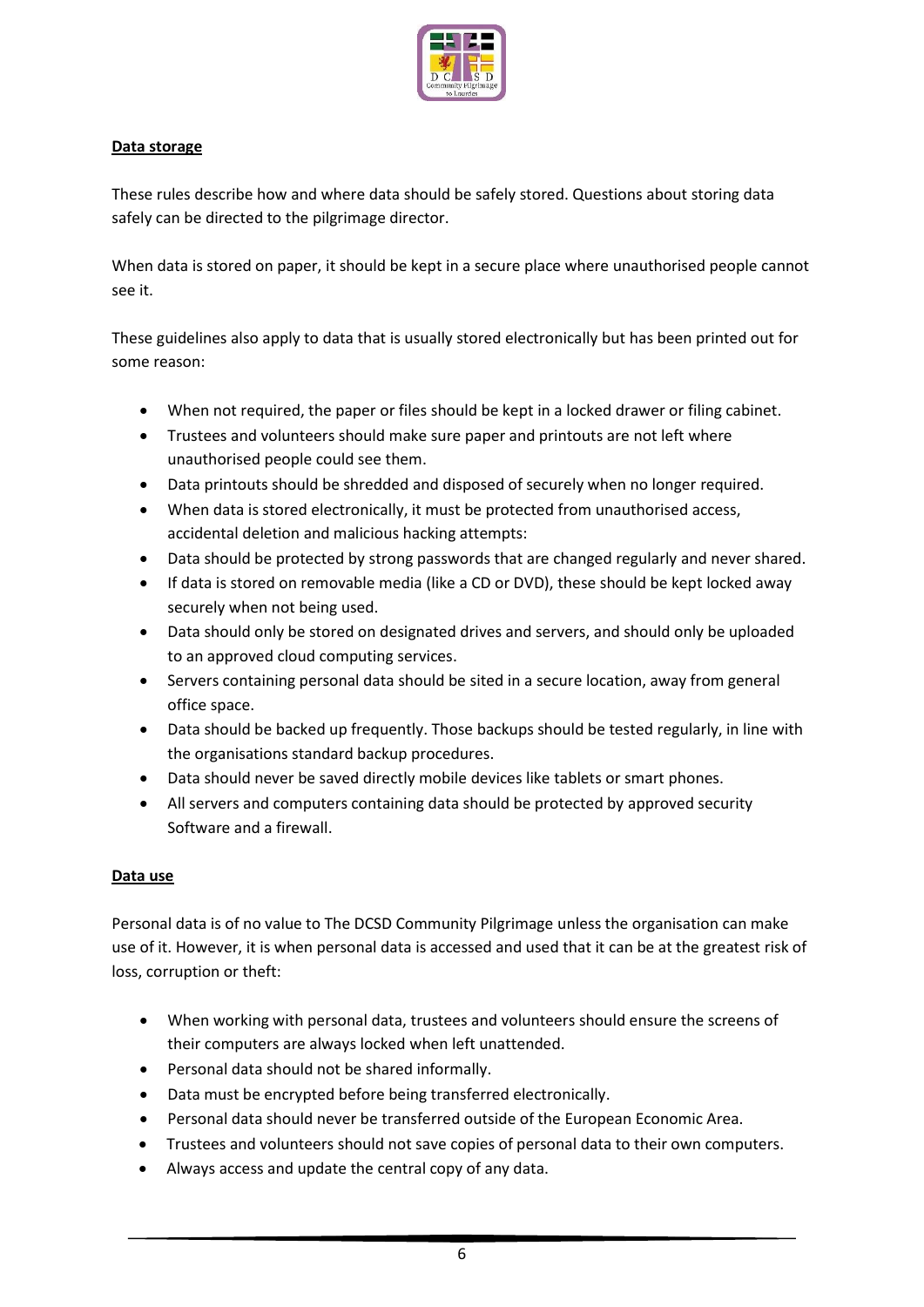

#### **Data accuracy**

The law requires The DCSD Community Pilgrimage to take reasonable steps to ensure data is kept accurate and up to date.

The more important it is that the personal data is accurate, the greater the effort The DCSD Community Pilgrimage should put into ensuring its accuracy.

It is the responsibility of all trustees and volunteers who work with data to take reasonable steps to ensure it is kept as accurate and up to date as possible.

- Data will be held in as few places as necessary. Trustees and volunteers should not create any unnecessary additional data sets.
- Trustees and volunteers should take every opportunity to ensure data is updated. For instance, by confirming a customer's details when they call.
- The DCSD Community Pilgrimage will make it easy for data subjects to update the information The DCSD Community Pilgrimage holds about them. For instance, via the organisations website company website.
- Data should be updated as inaccuracies are discovered. For instance, if a pilgrim or volunteer can no longer be reached on their stored telephone number, it should be removed from the database.

#### **Subject access requests**

All individuals who are the subject of personal data held by The DCSD Community Pilgrimage are entitled to:

- Ask what information the organisation holds about them and why.
- Ask how to gain access to it.
- Be informed how to keep it up to date.
- Be informed how the company is meeting its data protection obligations.

If an individual contacts the organisation requesting this information, this is called a subject access request.

Subject access requests from individuals should be made by email, addressed to the pilgrimage director at director@dcsdcommunitypilgrimage.org. The pilgrimage director can supply a standard request form, although individuals do not have to use this.

Individuals will be charged £10 per subject access request. The pilgrimage director will aim to provide the relevant data within 14 days.

The data controller will always verify the identity of anyone making a subject access request before handing over any information.